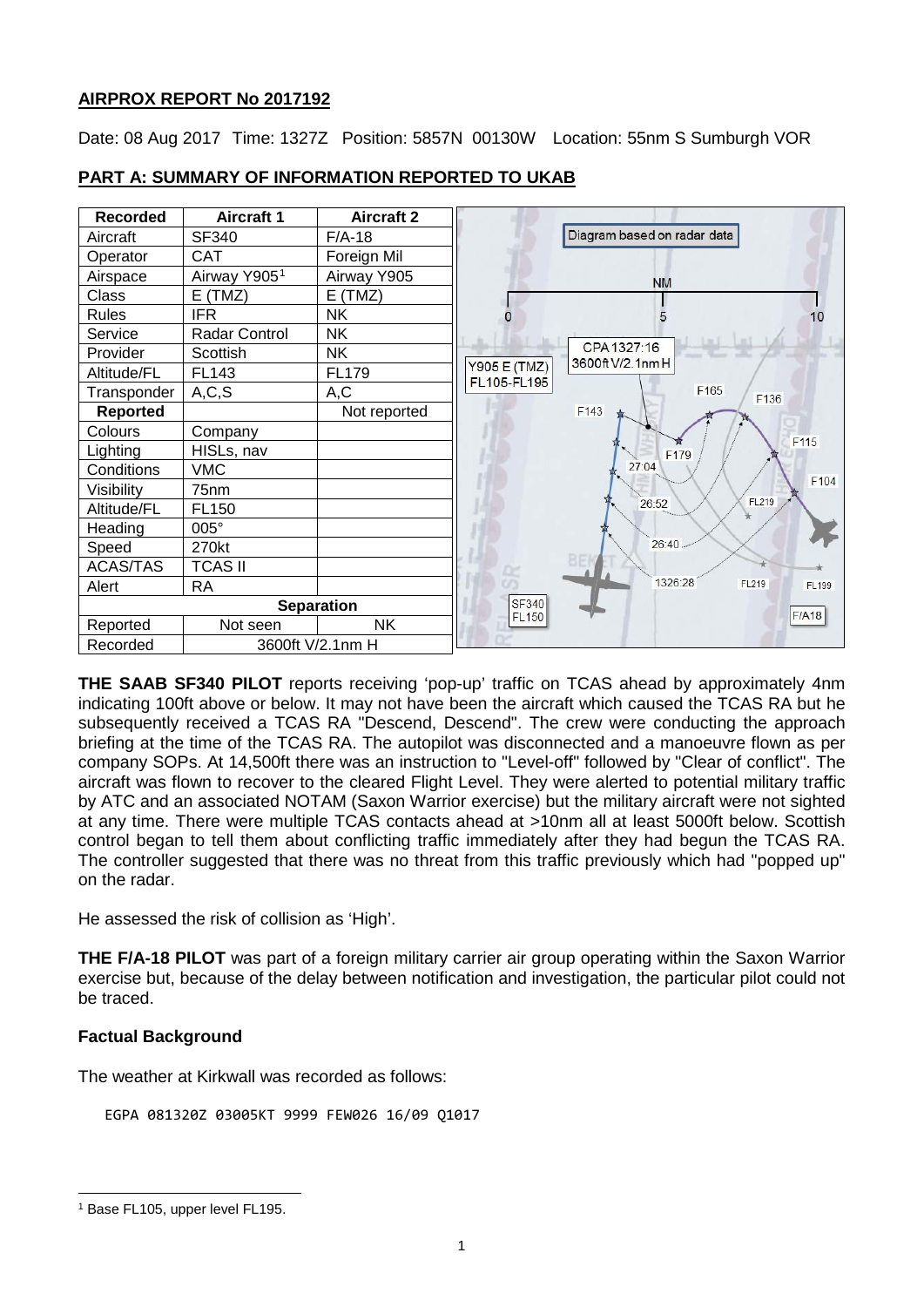#### **Analysis and Investigation**

## **CAA ATSI**

The SF340 was on an IFR flight to Sumburgh, in receipt of a Radar Control Service from the Moray Sector controller. The aircraft was routing via Airway Y905 which is Class E controlled airspace and was maintaining FL150. At 1322:15, the controller advised the SF340 pilot about military activity, between 20-25nm ahead of them, around and to the east of the airway, advising that the maximum level they could see was an aircraft at FL107 (Figure 1), and that they would report on anything which became relevant traffic.



Figure 1 – 1322:15.

The second (unidentified) aircraft, which was transponding a NATO code 1521, had been observed maintaining FL105 for a number of minutes (Figure 2).



Figure 2 – 1325:51.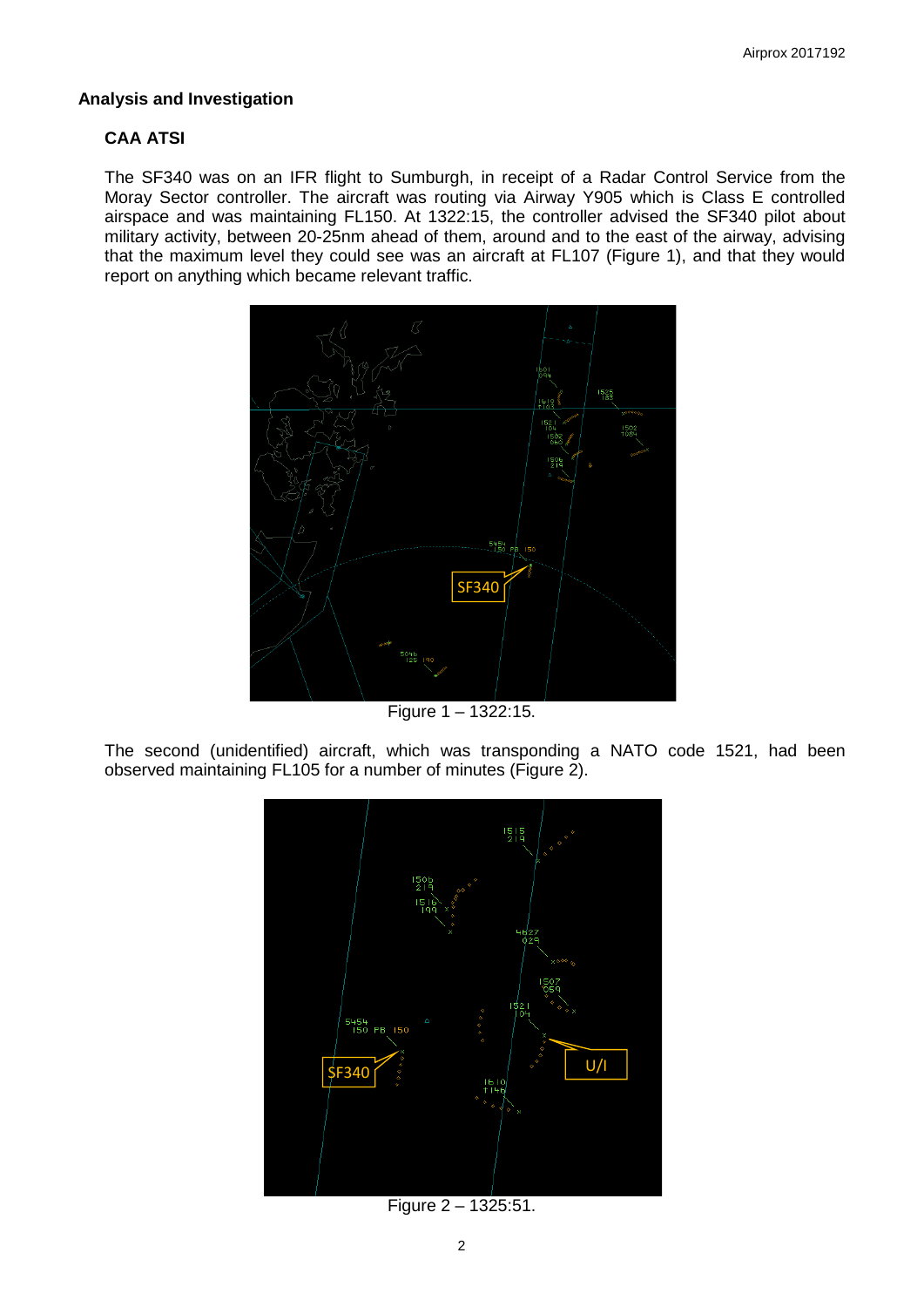

At 1326:22 the military aircraft was observed to commence a climb (Figure 3).

Figure 3 – 1326:22.

At 1326:52 the military aircraft was observed passing FL136, commencing a left-turn (Figure 4).



Figure 4 – 1326:52.

At 1327:00 the controller passed specific Traffic Information on the military aircraft, advising that it was in the SF340's 3 o'clock at 3nm, reporting the level as FL160. The controller also reported that the aircraft appeared to be turning south again (Figure 5).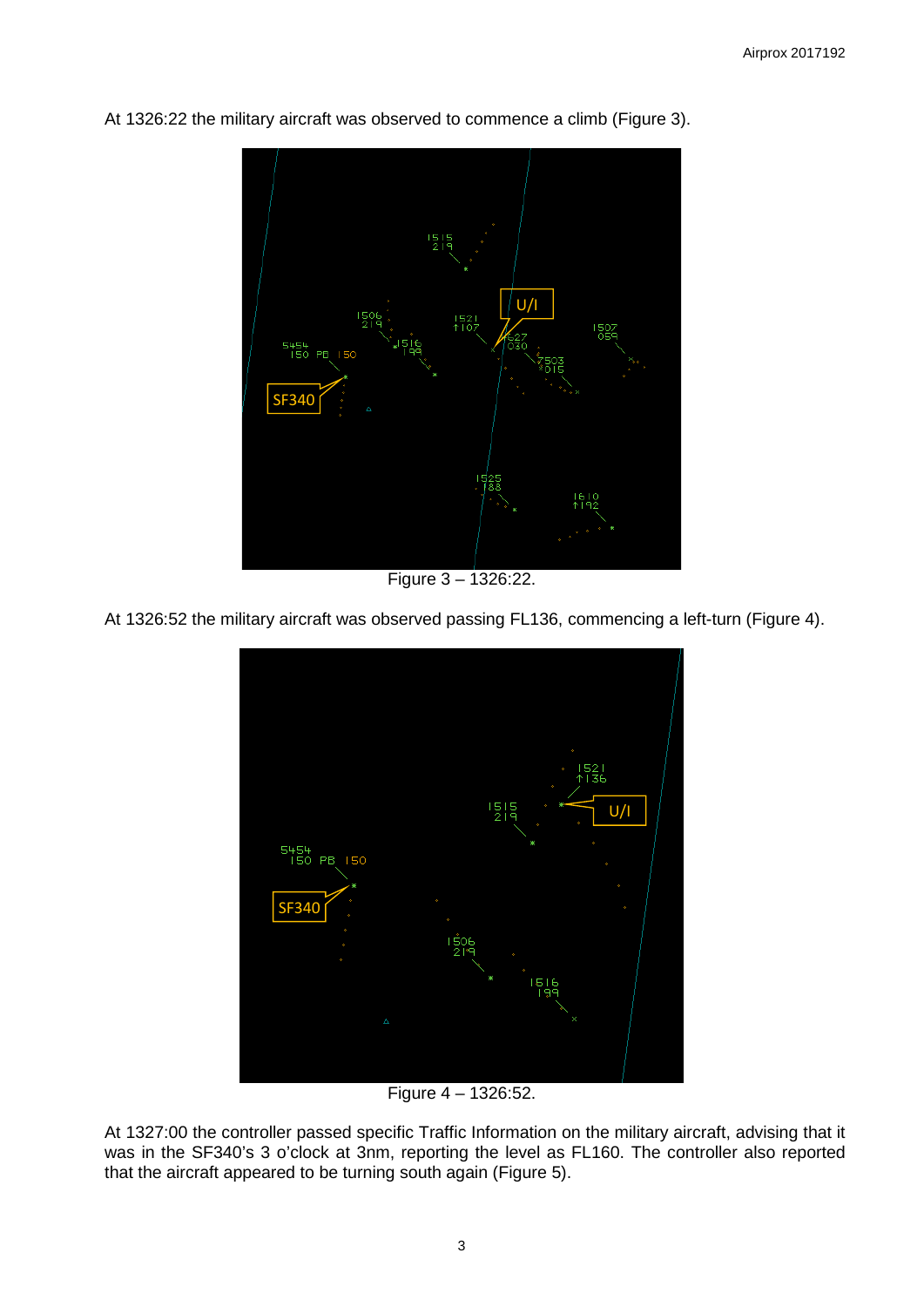

Figure 5 – 1327:00.



Figure 6 – 1327:12.

The SF340 pilot acknowledged this, and, at 1327:15, reported that they had received a TCAS RA and that they were just returning to FL150. CPA was at 1327:17 with the aircraft separated by 2.1nm laterally and 3600ft vertically (Figure 7).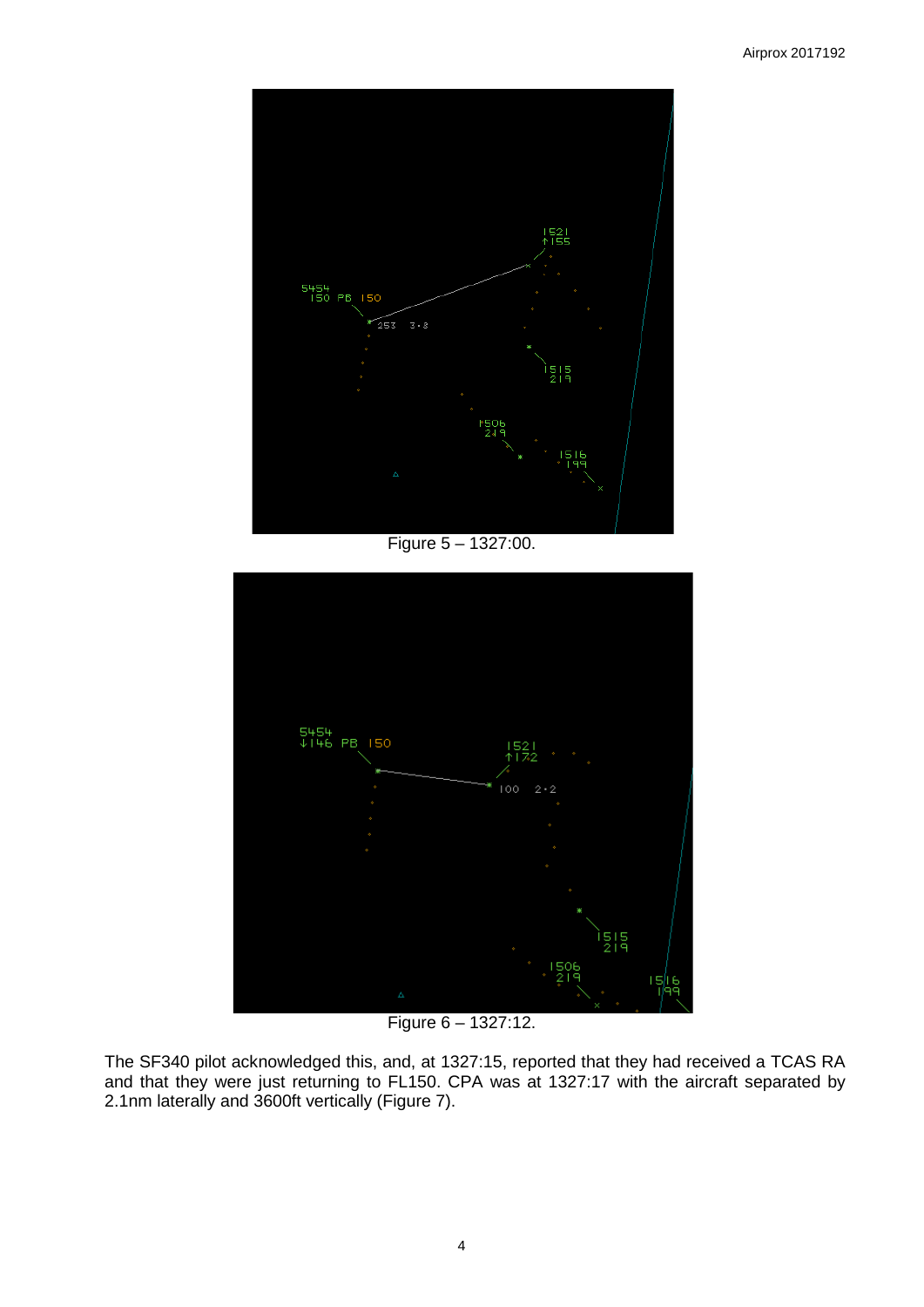

Figure 7 – 1327:17.

The SF340 pilot, in their written report, stated that at no time did they see the other aircraft, and that they had already responded to a TCAS RA prior to receiving Traffic Information from the controller. The controller reported on the R/T that the military aircraft had effectively just appeared shortly before they passed the Traffic Information, which the SF340 pilot also commented on, reporting that it had just appeared 100ft below them on TCAS.

The military aircraft, which had been maintaining level flight at FL105 for a sustained period of time, had commenced a rapid climb, the rate of which could not be accurately reported by the surveillance system, which would only report rates of up to 10,000fpm. ATSI ran different combinations of radar heads on the replay, and only by using Multi Radar Tracking (MRT), could a continuous altitude report be obtained from the military aircraft. This would have been provided as a result of the predictive element of MRT. Other single-source or dual-radar source displays reported no altitudes for the military aircraft for the majority of its climb. It is likely that the rate of climb exceeded both the processing capacity of the surveillance system and TCAS, both of which possibly did not report the altitude of the military aircraft for the majority of its climb. Further, the climb was commenced when the aircraft was surrounded by similar aircraft, and so possibly went unnoticed by the controller.

ATSI were not able to determine the air traffic service being provided to the military aircraft, and, due to the type of manoeuvring observed, an assumption was made that the aircraft were VFR.

Class E airspace provides a known traffic environment for IFR aircraft, all of which must file a flight plan and be in receipt of an Air Traffic Service. This is enhanced by the additional requirements of the airspace being a Transponder Mandatory Zone (TMZ). VFR aircraft may operate in Class E without an ATC service or flight plan but must comply with the requirements of the TMZ.

Controllers providing a Radar Control Service to IFR aircraft are not required to apply any defined deconfliction minima, but rather, must ensure that the radar return of their aircraft does not merge with that of any others whose intentions are not known. VFR aircraft are provided with ATC services in accordance with CAP774 UK Flight Information Services.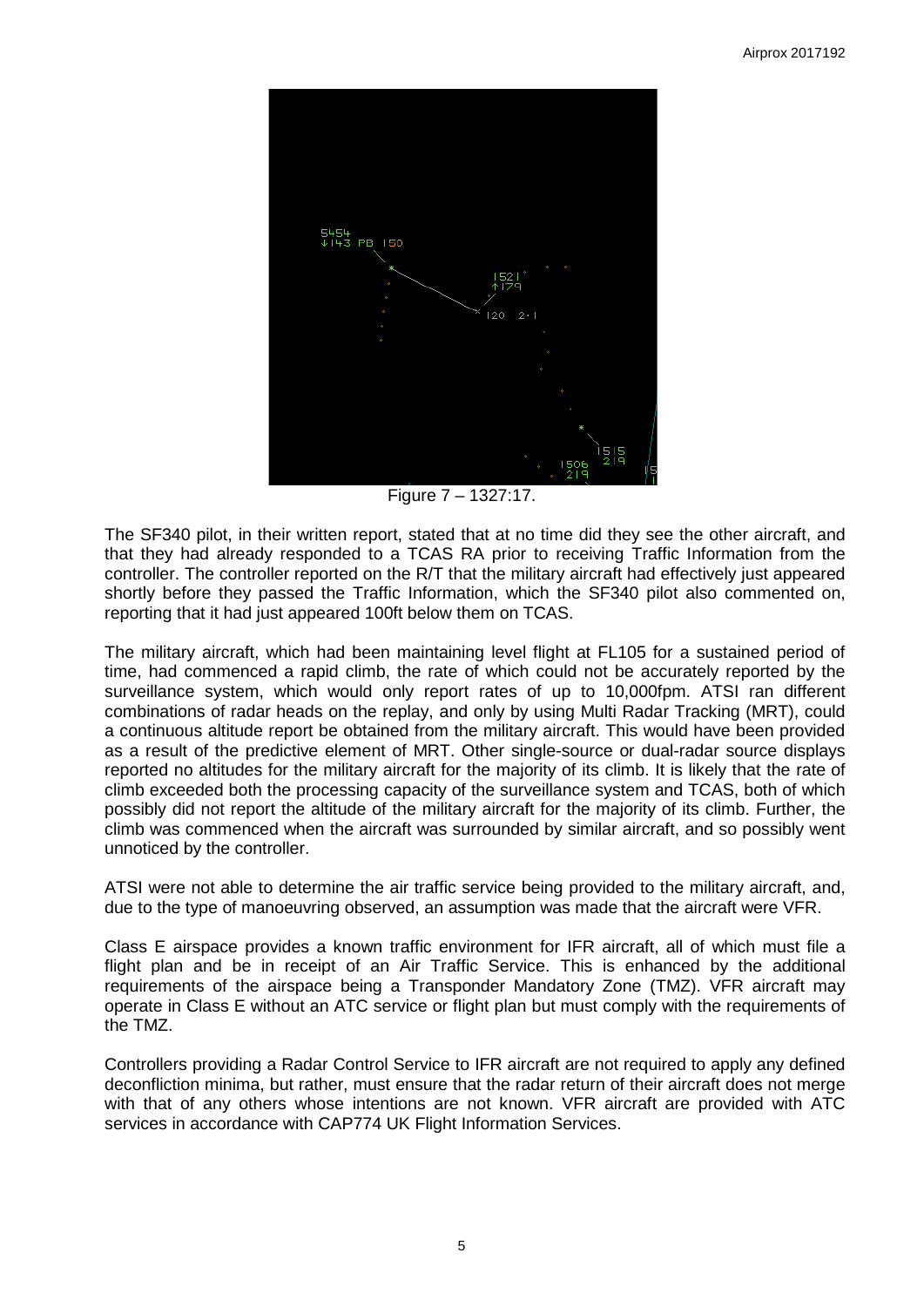#### **UKAB Secretariat**

The SF340 pilot and the pilot of the unidentified aircraft shared an equal responsibility for collision avoidance and not to operate in such proximity to other aircraft as to create a collision hazard<sup>[2](#page-5-0)</sup>.

#### **Occurrence Investigation**

The UK AIP states that *'In order to ensure the credible interaction of Airborne Collision Avoidance Systems and ground based safety nets, other than aircraft in emergency and certain specific conditions for military aircraft (as detailed in Military AIP and MAA Regulatory Publication RA 3000 Series), all aircraft when operating under normal circumstances, when inside Controlled Airspace within the London and Scottish FIRs/UIRs should not operate with a climb or descent rate exceeding 8000fpm.'[3](#page-5-1)*

The Military AIP states the specific conditions for not having to comply with the rate of climb restrictions. These include:

*Aircraft in emergency.* 

*Aircraft responding to Operation ADANA or an air defence priority flight where a high rate of climb is essential to the successful outcome of the mission.* 

*Aircraft in receipt of avoiding action instructions to resolve an impending loss of standard separation or to avert a potential collision.* 

*Aircraft under special arrangements made for research or test flying.* 

*Aircraft participating in exercise activity notified/co-ordinated via an ACN.* 

Within Class E Controlled Airspace separation is provided between all IFR flights by ATC. ATC separation is not provided between IFR and VFR flights. Traffic information is provided to IFR flights on VFR flights as far as practicable.

Exercise SAXON WARRIOR 17 (SW17) took take place between 1 and 10 August 2017, delivered by the Joint Tactical Exercise Planning Staff (JTEPS). SW17 was a programme of exercises conducted across the UK by warships, submarines and aircraft from 5 Nations. The maritime and air activity was focussed in the airspace, offshore and coastal waters of the whole coast of Scotland and to a lesser extent South West Approaches to the UK.

A number of NOTAM Nav warnings were issued concerning SW17 including:

*+ Q) EGPX/QWELW/IV/BO/W/000/195/5845N00114W068 EXER SAXON WARRIOR 17. LARGE FORMATIONS OF MIL HEL AND FIXED WING ACFT WILL BE LAUNCHING AND RECOVERING FROM AFLOAT MARITIME UNITS WI CARRIER VESSEL OPERATING AREA 04 (CVOA04) BOUNDED BY:- 585100N 0023300W - 592000N 0012500W - 594000N 0000000E - 591000N 0000000E - 582600N 0010000W - 582600N 0015400W - 575000N 0015900W - 575000N 0022400W - 581650N 0024400W - 585100N 0023300W (MORAY FIRTH). THIS IS AN AREA OF INTENSE AERIAL ACTIVITY AND ACFT MAY BE UNABLE TO COMPLY WITH RAC. FOR INFO SEE BRIEFING SHEET EXERCISE SAXON WARRIOR 17 ON UK AIS WEBSITE. OPS CTC - HMNB CLYDE - 01436 674321 EXTENSION 4409. LOWER: SFC UPPER: FL195 FROM: 08 AUG 2017 07:00 TO: 08 AUG 2017 21:00*

l

<span id="page-5-0"></span><sup>2</sup> SERA.3205 Proximity.

<span id="page-5-1"></span><sup>3</sup> UK AIP ENR 1.1-14, Paragraph 3.2.2.3.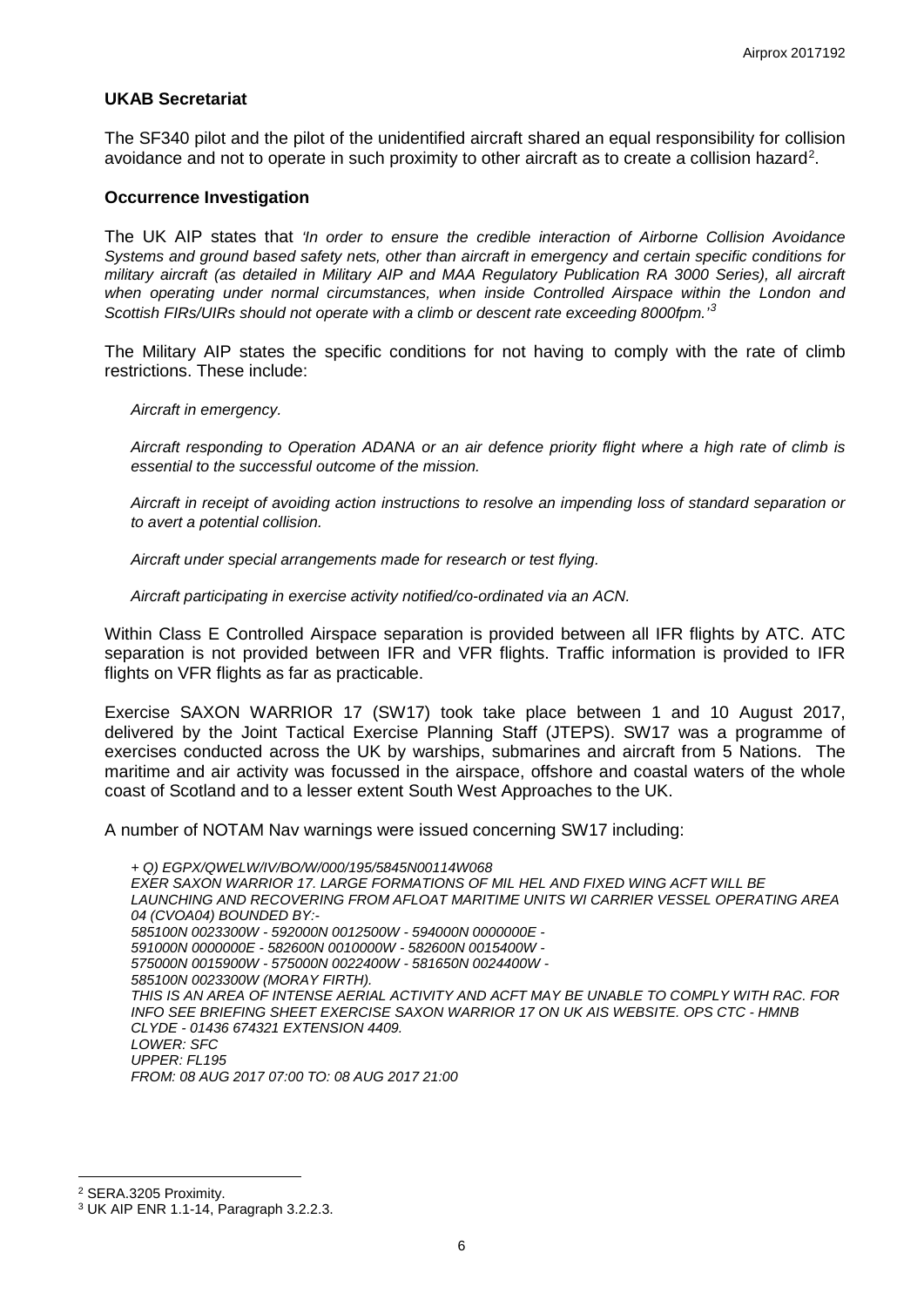## **Comments**

## **Joint Tactical Exercise Planning Staff (JTEPS)**

JTEPS spent a vast amount of time briefing the US F/A-18 crews wherein it was specifically mentioned that fast-jets could not climb/descend at greater than 8000fpm in the UK FIR. JTEPS also highlighted that the water-space underneath Y905 is not an ideal place to launch and recover fast-jets. This information was received by the US aircrew and the response was that all activity would remain in Class G airspace unless under control of Swanwick Mil. Normally, the carriers provide a service to pilots within 30nm of the ship.

### **USAFE (on behalf of USN)**

The M3 Squawk allocations on the exercise dictate that M3 1521 would have been a USN F/A-18. Consequently, it is almost certain that the unidentified aircraft was from the American aircraft carrier operating in SW17. It has not been possible to determine which aircraft was involved in the Airprox. It is possible that it was operating under 'Due Regard' procedures as follows:

*When practical and compatible with the mission, U.S. military aircraft operating on the high seas shall observe ICAO flight procedures. However, the DoD policy recognizes that military aircraft cannot always comply with ICAO rules and lists four operational situations which may not lend themselves to complying with ICAO flight procedures:*

#### *EXEMPTIONS*

*Military Contingencies · Classified Missions · Politically Sensitive Missions · Routine Aircraft Carrier Operations or other training activities.*

#### *CONDITIONS REQUIRED TO FLY DUE REGARD;*

*Those operations not conducted following ICAO flight procedures are conducted under the "due regard" or "operational" prerogative of "state aircraft" and are subject to one or more of the following conditions:*

*Aircraft shall be operated in visual meteorological conditions (VMC); or Aircraft shall be operated within radar surveillance and radio communications of a surface radar facility; or aircraft shall be equipped with airborne radar that is sufficient to provide separation between themselves, aircraft they may be controlling, and other aircraft; or Aircraft shall be operated outside controlled airspace.*

*You can only fly "due regard" in international airspace, the airspace over the ocean farther than 12 nautical miles from the coast.* 

*When you fly "due regard," you are guaranteeing the world that you can act as your own air traffic control and separate your aircraft from all others. In order to meet this stringent requirement, you must be in VMC, or within radar and radio contact of a surface facility providing radar separation, or your aircraft must have a radar capable of separating your aircraft and the aircraft you may be controlling from all other traffic, or you must be in uncontrolled airspace. Since most airspace over the oceans is controlled above 5,500 feet MSL, most "due regard" missions must be flown in VMC.*

#### **Summary**

An Airprox was reported when an SF340 and an unidentified military fast-jet (believed to be an F/A-18) flew into proximity at 1327 on Tuesday 8<sup>th</sup> August 2017. The SF340 pilot was operating under IFR in VMC, in receipt of a Radar Control Service from the Scottish Moray Sector controller. The F/A-18 was participating in the Saxon Warrior 17 exercise.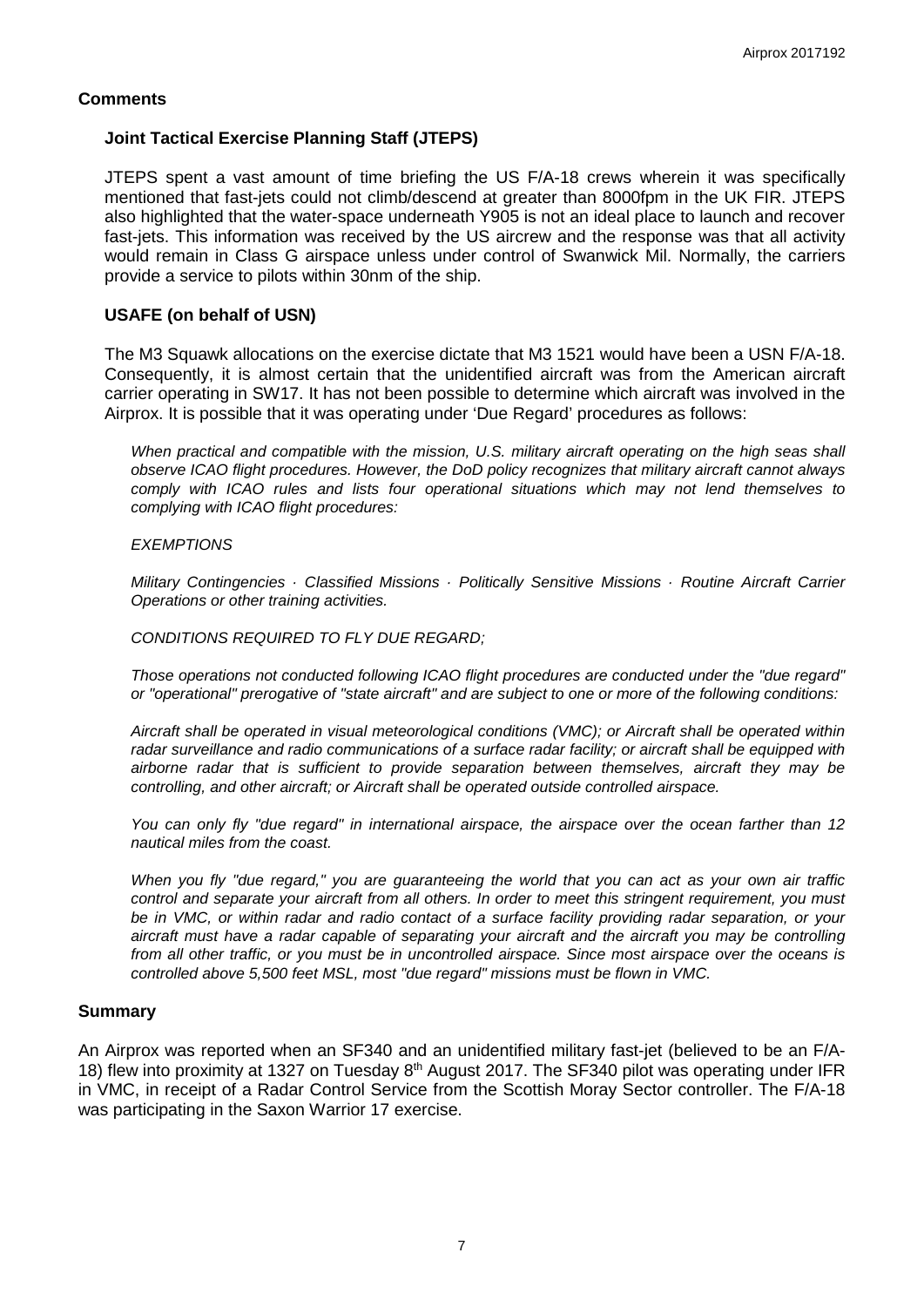## **PART B: SUMMARY OF THE BOARD'S DISCUSSIONS**

Information available included reports from the SF340 pilot, area radar and RTF recordings and reports from the appropriate ATC and operating authorities.

The Board was disappointed that no report could be received from the F/A-18 pilot because this meant that they could not allow for his perception of what had occurred. Notwithstanding, members felt that there was sufficient information available from the other reports to come to a conclusion.

The Board first discussed the actions of the F/A-18 pilot. The Board noted that the pilot was operating from an American aircraft carrier participating in Exercise Saxon Warrior 17, and that a NOTAM had been published to detail that the airspace around the vicinity of the Airprox would be an area of Intense Aerial Activity in which aircraft may be unable to comply with the Rules of the Air. Members also noted that, prior to the Exercise, the Joint Tactical Exercise Planning Staff had briefed the Carrier operating crews about the status of the Class E airspace of Airway Y905, and that they had obtained an agreement that the crews would remain in Class G airspace unless they were under the control of Swanwick Mil. The Board was advised that, on the day, the Carrier had been positioned about 15nm west of its intended operating area, and that the planned location was under D809, which would have allowed the pilots segregated airspace with unrestricted climb potential after take-off. Some members wondered whether the crews had assimilated the fact that they were not in their intended location, and may therefore have thought that they were operating within D809 segregated airspace.

The Military Area Controller member advised the Board that he was aware that the F/A-18 crews had originally planned to operate with Hotspur (the Air Surveillance and Control System (ASACS) unit at RAF Boulmer) but, due to other tasks and insufficient manning, Hotspur were unable to provide them with a service. They then contacted Swanwick Mil to see if they could take them on a free-call; however, due to them already being fully tasked, Swanwick Mil were also not able to offer them an ATC Service. As a result, it was believed that the F/A-18 crews carried out their operation in contact only with their ship, who may not have had an intimate understanding of UK airspace. Given the scale of the Exercise, the Board was surprised that ASACS manning did not allow a service to be provided to the F/A-18 pilots, especially since this would have assisted them in achieving their intention of remaining clear of Y905. Although commending the F/A-18 pilots for persisting in trying to obtain an ATC Service, members noted that they had agreed not to enter Y905 without receiving an ATC Service from Swanwick Mil, and the Board considered that it was a contributory factor that the F/A-18 pilot entered Y905 despite agreement not to do so.

Notwithstanding, the Board noted that the F/A-18 pilots were entitled to operate in Class E airspace without receiving an ATC Service, provided that they were operating under VFR and were transponding. It was apparent that the F/A-18 pilot concerned had complied with the transponding requirement, although it seemed likely that he had exceeded the 8000fpm rule in controlled airspace thereby causing the SF340's TCAS and the NATS radar not to register the F/A-18's SSR height for significant periods. As a result, the SF340 TCAS would be unable to detect any conflict until SSR height change returned below 10,000fpm; this was likely to be the reason why the SF340 pilot only became aware of the F/A-18 as a 'pop-up' threat.

The Board then turned their attention to the cause and risk of the Airprox. Bearing in mind that both pilots were entitled to operate in Class E airspace, some members commented on the F/A-18 pilot's need to ensure less than 8000fpm height change and wondered whether this was the cause of the incident. They argued that, had he done so, then the Moray controller and SF340 TCAS would have been able to assist in ensuring separation was maintained. However, although the radar screen shots appeared to show that the F/A-18 pilot had greatly exceeded 8000fpm at times, the fact that the SF340 TCAS had generated an RA implied that the rate of climb was within TCAS parameters and so TCAS protection had been achieved. Others thought that the incident was best described as a TCAS sighting report given that the two aircraft had been separated by 3600ft vertically and 2.1nm horizontally at CPA. However, the fact that a TCAS RA had been generated caused many members to argue that this was more than a sighting report. In the end, and recognising that separation at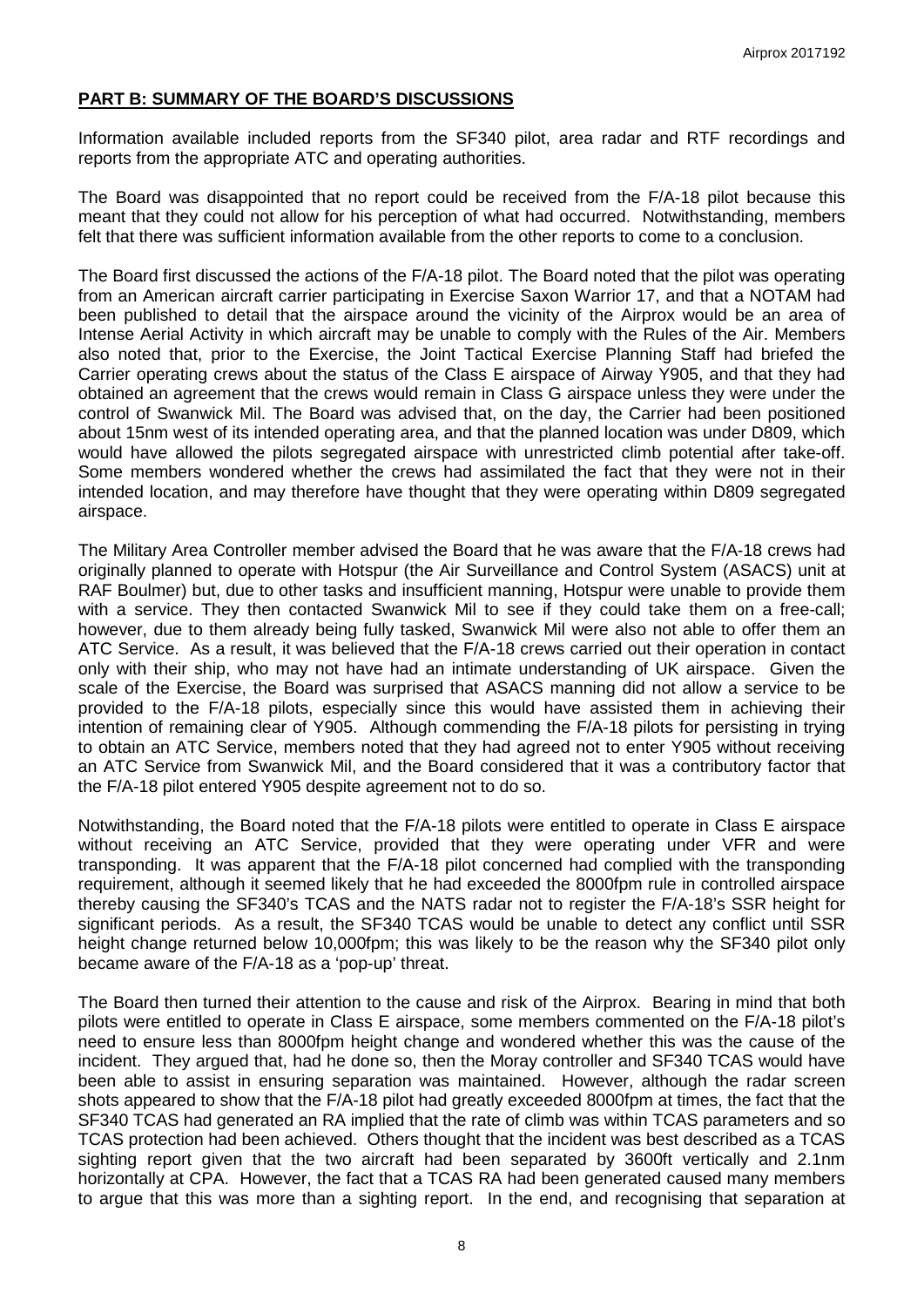CPA was not particularly close, the Board agreed that the aircraft had potentially been on conflicting flight-paths and so they decided that the incident was best described as a conflict in Class E airspace. Turning to the risk, it was not known if the F/A-18 pilot had been aware of the presence of the SF340 on his radar and had purposely turned away from the aircraft, or if he had simply turned coincidentally as part of his manoeuvre. Nevertheless, at CPA, it was evident that the F/A-18 pilot was turning away from the SF340 and, with the two aircraft separated by 3600ft vertically and 2.1nm horizontally, it was apparent that there had therefore been no risk of a collision. That being agreed, the Board considered that normal safety standards and procedures within Class E airspace had not pertained, and so the incident was assessed as risk Category C.

**Post Report Note**: In response to this report, JTEPS confirmed that the USN crews had been fully briefed on the rules for entering Y905 and the implications of launching aircraft below the airway. They also confirmed that although the F/A-18 crews were only tasked to operate with ASACS for specific missions due to their limited controllers, the ideal situation would be to have ASACS controllers available for the whole flying window during Saxon Warrior 17. In this respect, Swanwick Mil were also briefed on the exercise, and received the daily Ex ATO and daily phone calls from exercise control with what to expect. JTEPS commented that it had been the UK Carrier Strike Team who had chosen the carrier operating location, and opined that this aspect needed better consideration for future exercises. Looking to the future, the JTEPS planning team acknowledged the following lessons: (1) early engagement with civil operators and the CAA on the locations of exercise areas outside of segregated airspace is key; (2) this incident will be used as an example in future airspace briefs to pick out all of the key aspects, in particular the implications of UK airspace (Class E), rapid rates of climb (not to exceed 8000fpm), considerations when tactical planning (crossing controlled airspace), and civil operations; and (3) that a robust feedback procedure will be developed for foreign exercise participants, especially those involved in safety incidents.

# **PART C: ASSESSMENT OF CAUSE AND RISK**

| Cause:               | A conflict in Class E airspace.                                           |
|----------------------|---------------------------------------------------------------------------|
| Contributory Factor: | The F/A-18 pilot entered Y905 despite Exercise agreement not to do<br>SO. |

Degree of Risk: C.

## **Safety Barrier Assessment[4](#page-8-0)**

In assessing the effectiveness of the safety barriers associated with this incident, the Board concluded that the key factors had been that:

## **ANSP**

**ATC Strategic Management and Planning** was assessed as **ineffective** because, despite being aware of the Saxon Warrior Exercise, the Military ATC manning was not sufficient to provide an ATC Service to the aircraft operating within it; this was especially pertinent because the crews had been advised to obtain an ATC Service from Swanwick Mil before entering Y905.

#### **Flight Crew:**

l

**Regulations, Processes, Instructions, Procedures and Compliance** were assessed as **ineffective** because the F/A-18 pilot did not comply with the agreement to remain outside CAS unless under control from Swanwick Mil, and he appeared at times to exceed the 8000fpm rate of climb restriction in controlled airspace.

<span id="page-8-0"></span><sup>4</sup> The UK Airprox Board scheme for assessing the Availability, Functionality and Effectiveness of safety barriers can be found on the **UKAB Website**.